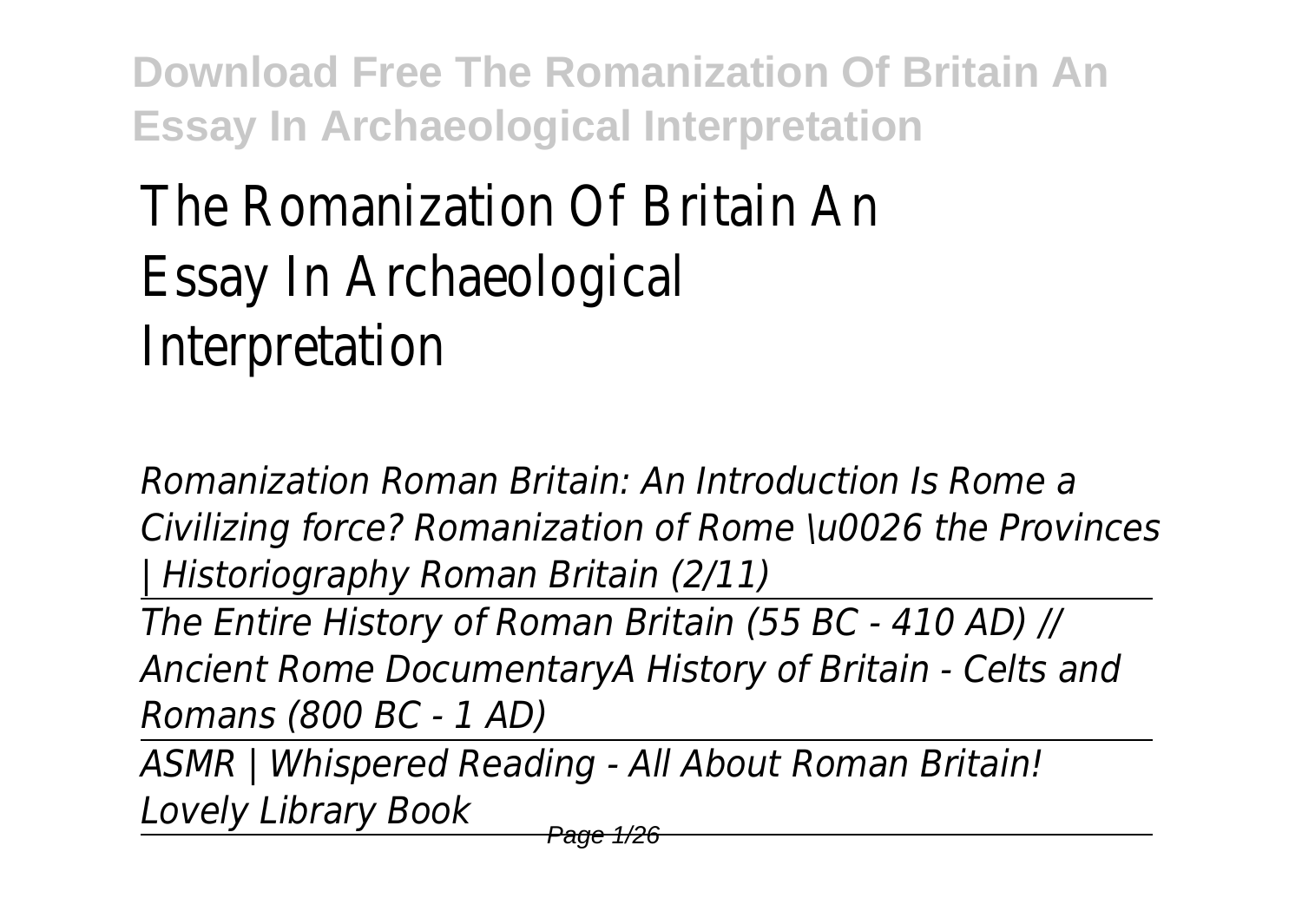*Ten Minute English and British History #01 - Early Roman Britain and Boudicca's RebellionLife in Roman Britain History The Story of Britain How Did The Romans Change Britain? | History in a Nutshell | Animated History Tao Te Ching (The Book Of The Way) #Lao Tzu [audiobook] [FREE, FULL] Roman Britain Roman expansion using Total War: Rome 2 campaign map Alan Watts | The Taoist way of Karma*

*10 Life Lessons From The Taoist Master Lao Tzu (Taoism) Roman London: 55BC to 5th Century AD What was life like in Post-Roman Britain? Pt. 1 A History of Britain - The Humans Arrive (1 Million BC - 8000 BC) The Dark Rivalry Between Elizabeth I and Bloody Mary | Tale Of Two Sisters ASMR | Whispered Reading MORE Ghostly Locations* Page 2/26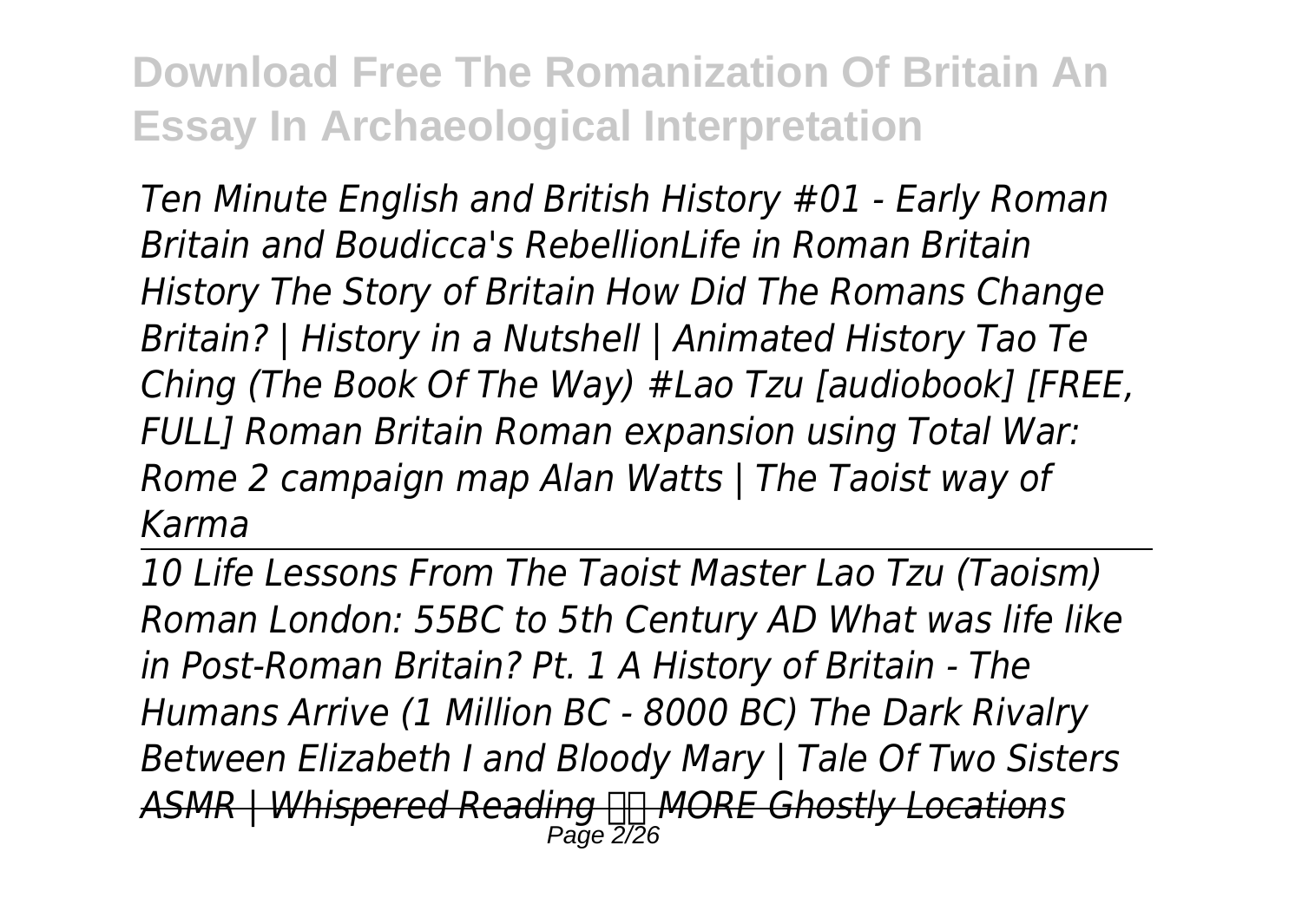*\u0026 Tea Drinking! ☕Ireland's Treasures Uncovered Britain's Most Historic Towns Episode 1 Roman Chester Armour influnece*

*History of Britain in 20 MinutesThe Taoist Way | Alan Watts 1. Roman Britain - The Work of Giants Crumbled The Legend Of Arthur | King Arthur's Britain (Part 1 of 3) | Real Royalty Romanization Of Japanese The Big Picture: From the Big Bang to the Meaning of Life - with Sean Carroll The Romanization Of Britain An Another aspect of Roman policy was explained - rather cynically - by the historian Tacitus in a biography of his father-in-law, Gnaeus Julius Agricola, the governor of Britain*

*from 78 - 84 AD:*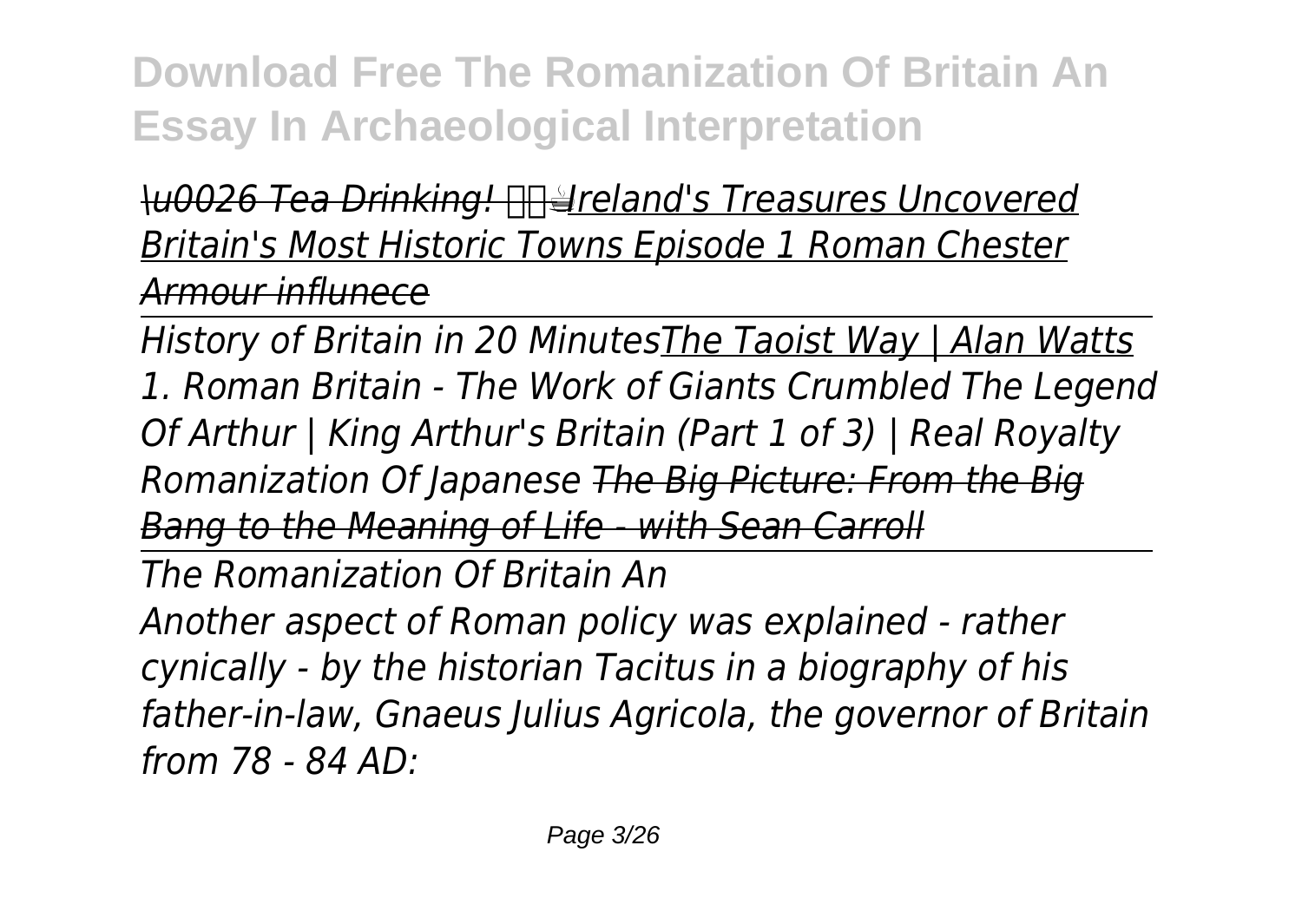*Romanisation: The Process of Becoming Roman - BBC The Province of Britain was the area of the island of Great Britain that was governed by the Roman Empire, from 43 to 410 AD. It comprised almost the whole of England and Wales and, for a short period, southern Scotland. Julius Caesar invaded Britain in 55 and 54 BC as part of his Gallic Wars.*

*Roman Britain - Wikipedia*

*The romanization of Britain is examined as a social process as well as from a local perspective, through a detailed examination of the complex patterns of interaction between* Page 4/26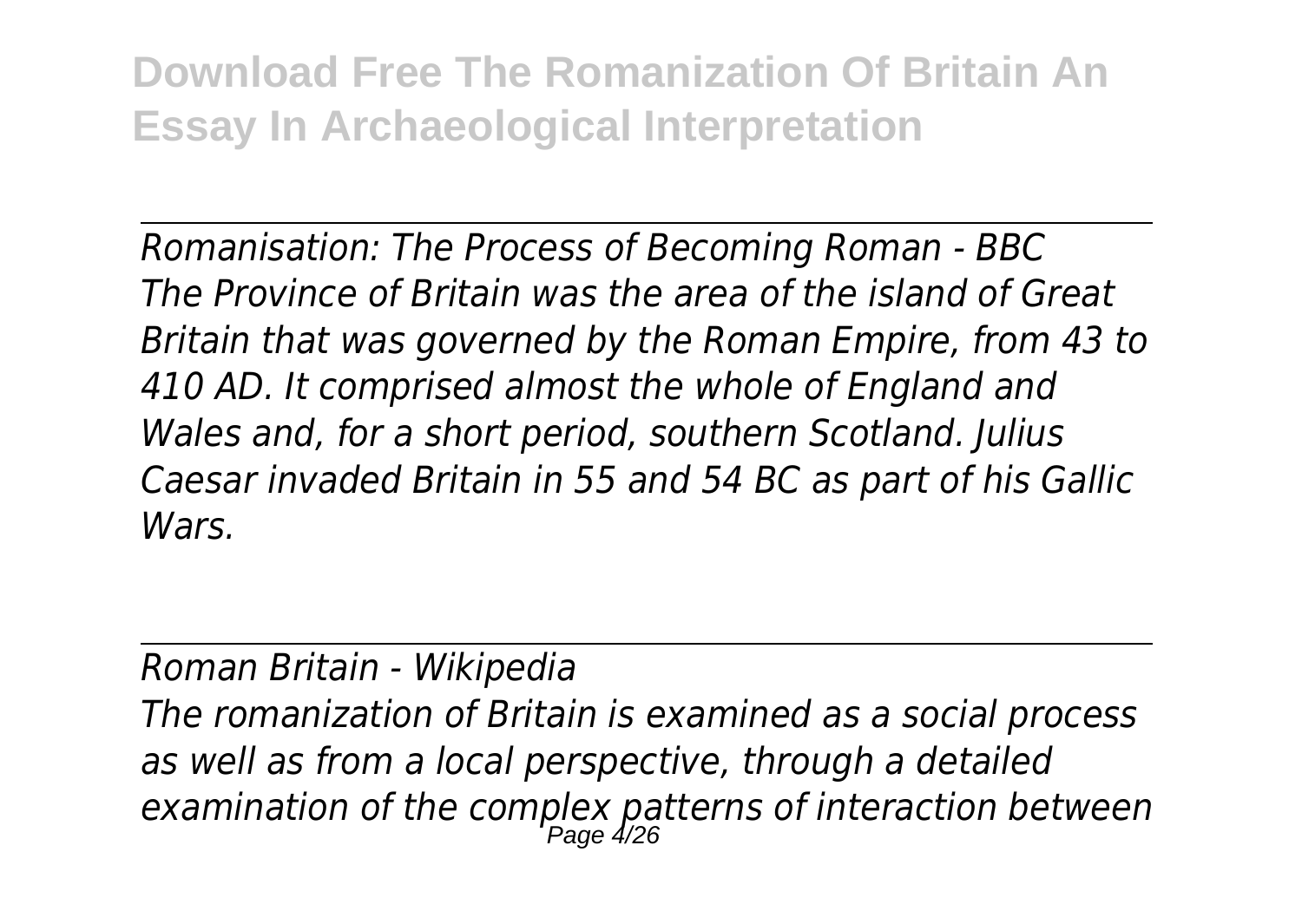*Roman imperialism and the native Roman population.*

*The Romanization of Britain: An Essay in Archaeological ... The Romanization of Britain is a study of cultural change and interaction.*

*The Romanization of Britain: An Essay in Archaeological ... This probably was the age when the prosperity and romanization of the province reached its height. The town populations and the educated landowning class spoke Latin, and the people of Britain regarded it as a Roman land, inhabited by Romans.*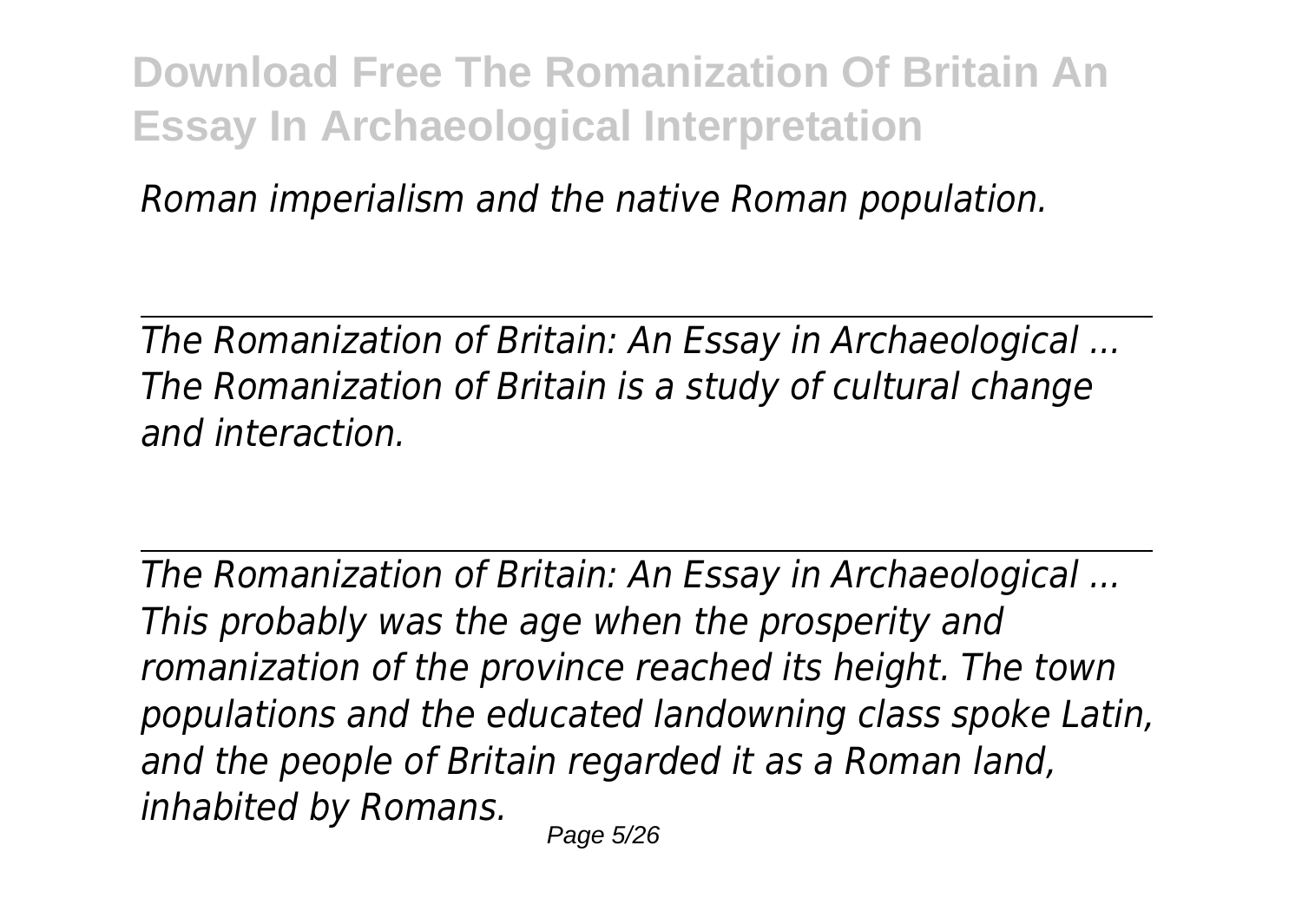*Roman Britain - Life in Roman Britain | Britannica After the close of the 5th century, the Romano-Britons were driven from the east of the island, and the Saxons, though as yet unable to gain a hold on the western uplands, were able to prevent the natives from recovering the lowlands. Half a century later the position was worse.*

*Roman Britain - The end of Roman Britain | Britannica The Roman conquest of Britain was a gradual process, beginning in AD 43 under Emperor Claudius and being largely completed by 87 when the Stanegate was* Page 6/26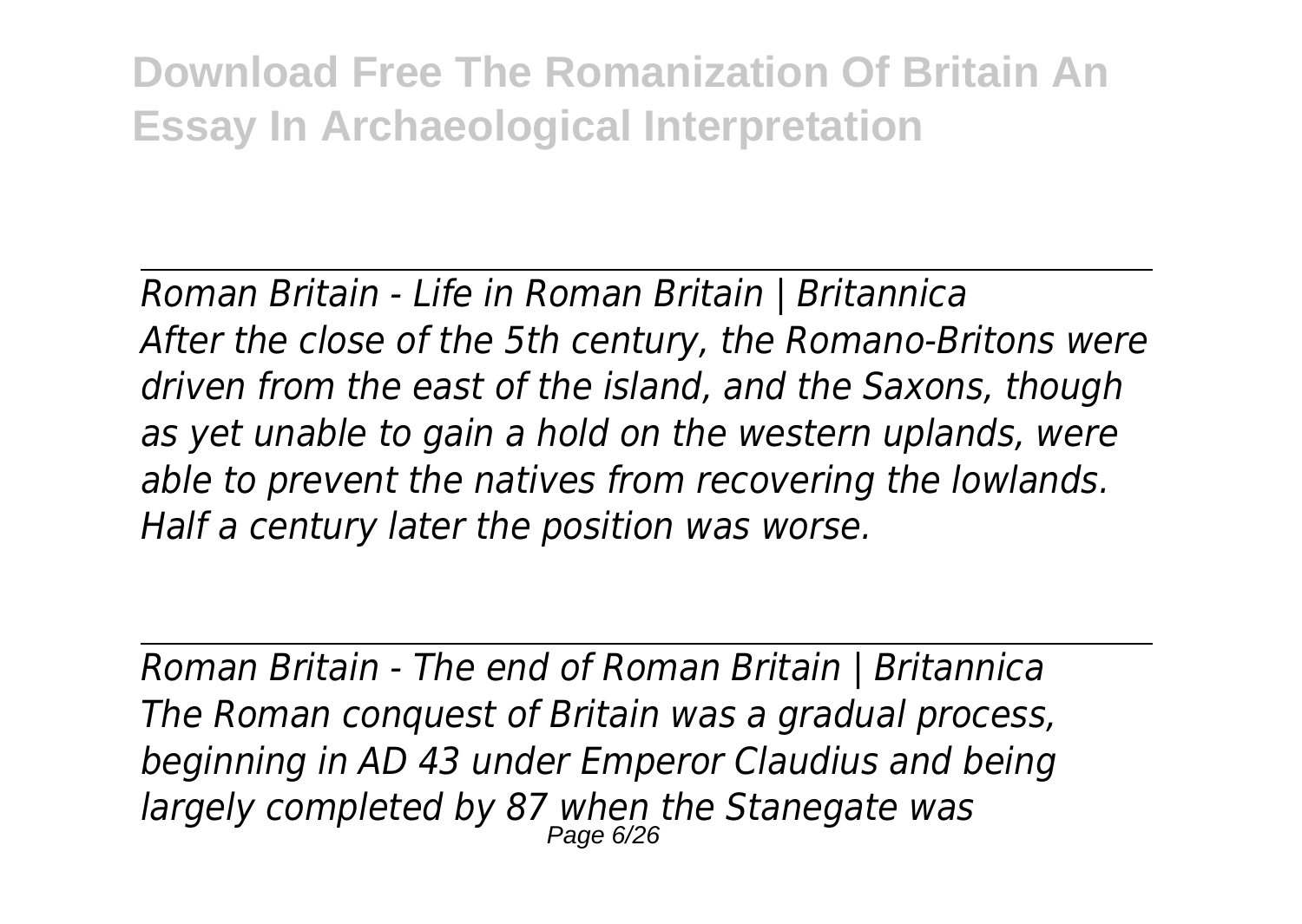*established as the northern frontier. The Roman army was generally recruited in Italia, Hispania, and Gaul. To cross the English Channel they used the newly formed Classis Britannica fleet equipped with Mediterranean war galleys, which were much thicker in wood and more stable on rough waters. The Romans under their general Aulus Plautius first f*

*Roman conquest of Britain - Wikipedia Millet's main works involving Romanisation are The Romanisation of Britain: an essay in archaeological interpretation (1990), Roman Britain (1995), Integration in the Early Roman West: the role of culture and ideology* Page 7/26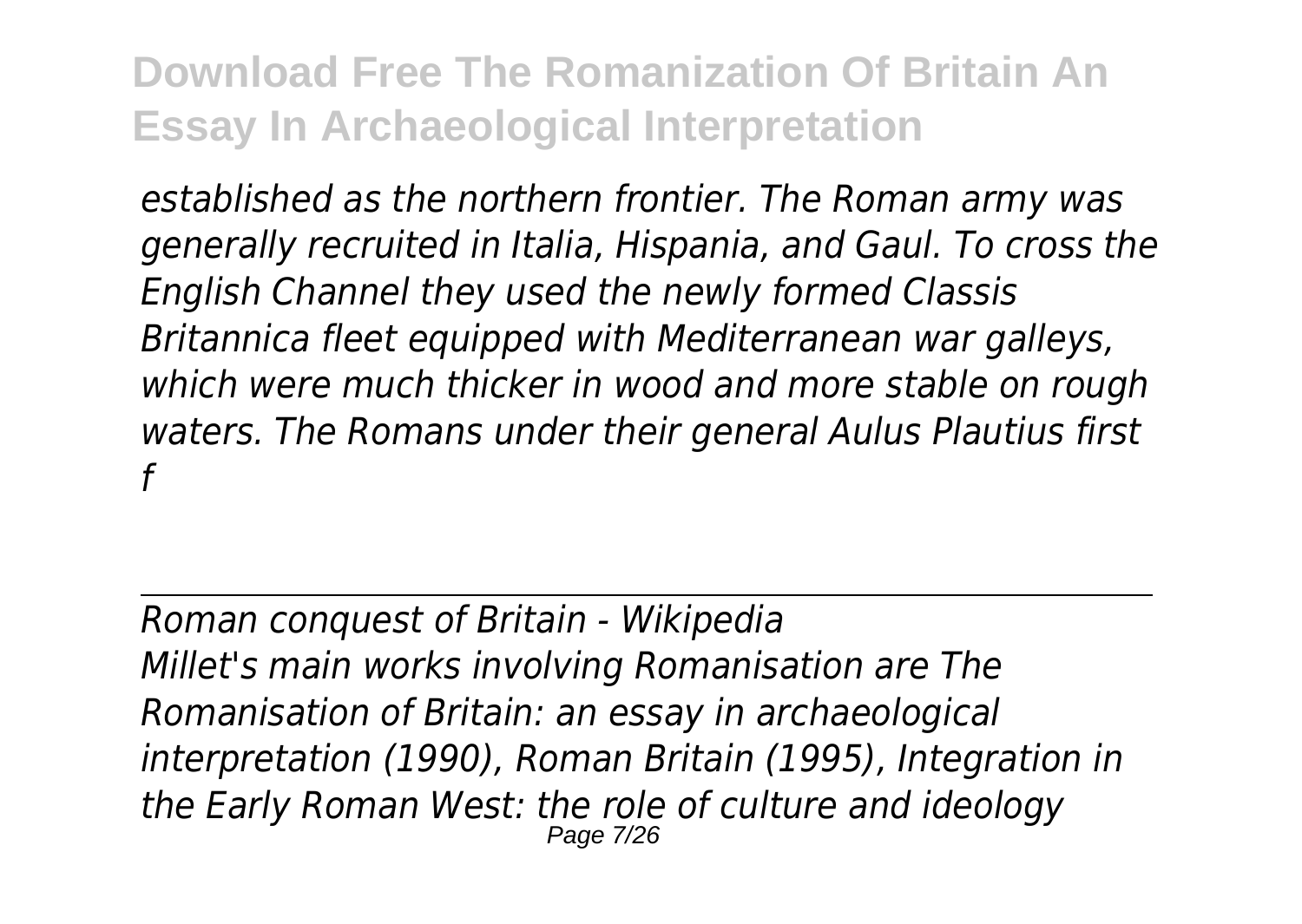*(1995), and Britons and Romans: advancing an archaeological agenda (2001). Greg Woolf*

*Historiography of Romanisation - Wikipedia The Roman client kingdoms in Britain were native tribes which chose to align themselves with the Roman Empire because they saw it as the best option for self-preservation or for protection from other hostile tribes. Alternatively, the Romans created (or enlisted) some client kingdoms when they felt influence without direct rule was desirable.. The beginnings of the system are to be found in ...*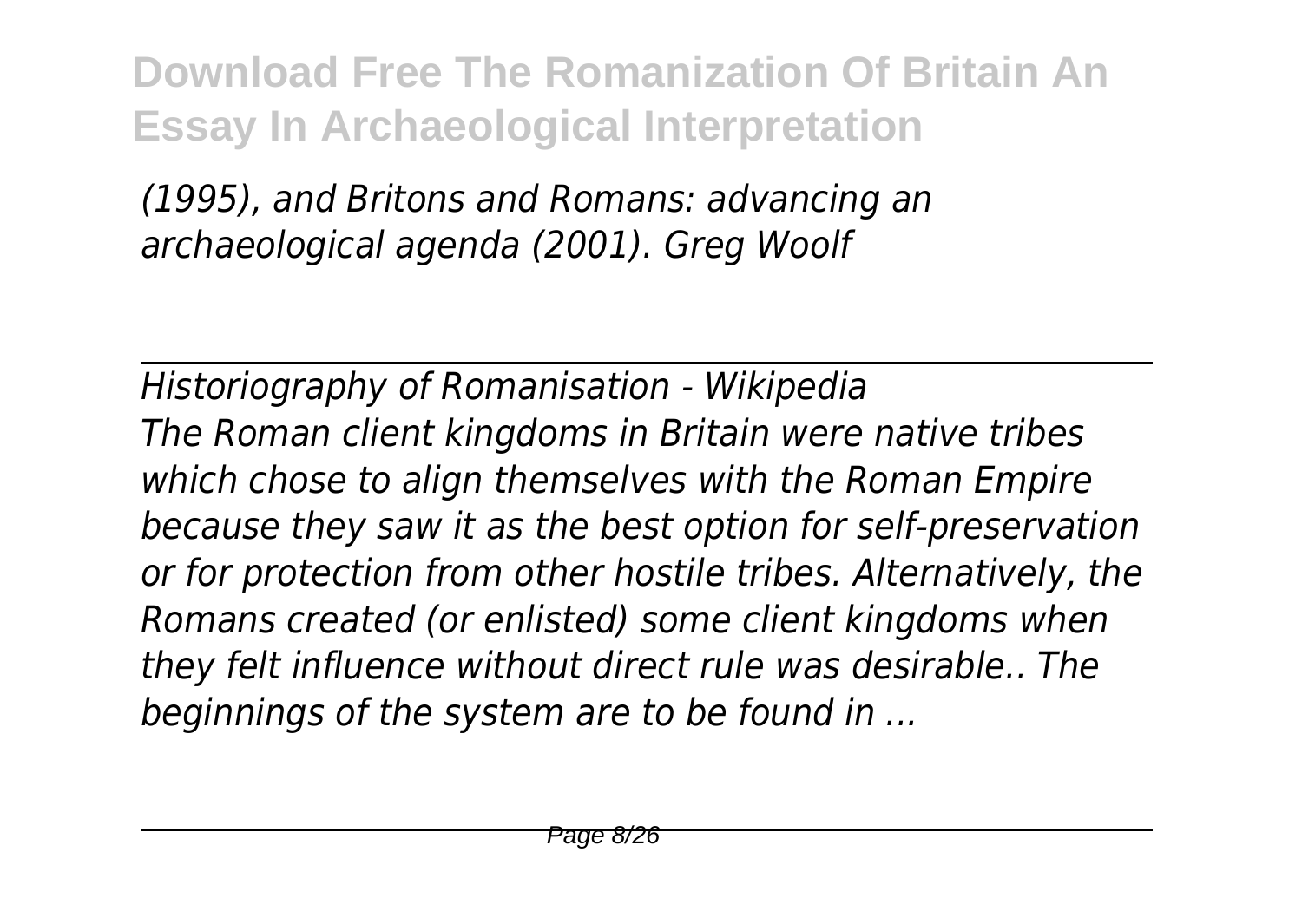*Roman client kingdoms in Britain - Wikipedia While Britain certainly was Romanized, its approximation to the Roman culture seems to have been smaller than that of Gaul. The most romanized regions, as demonstrated by Dott. The most romanized regions, as demonstrated by Dott.*

## *Romanization (cultural) - Wikipedia*

*Roman Britain, area of the island of Great Britain that was under Roman rule from the conquest of Claudius in 43 CE to the withdrawal of imperial authority by Honorius in 410 CE. Learn about the Roman system of roads and fortifications in Britain, Roman civil administration, and Romano-British art* Page 9/26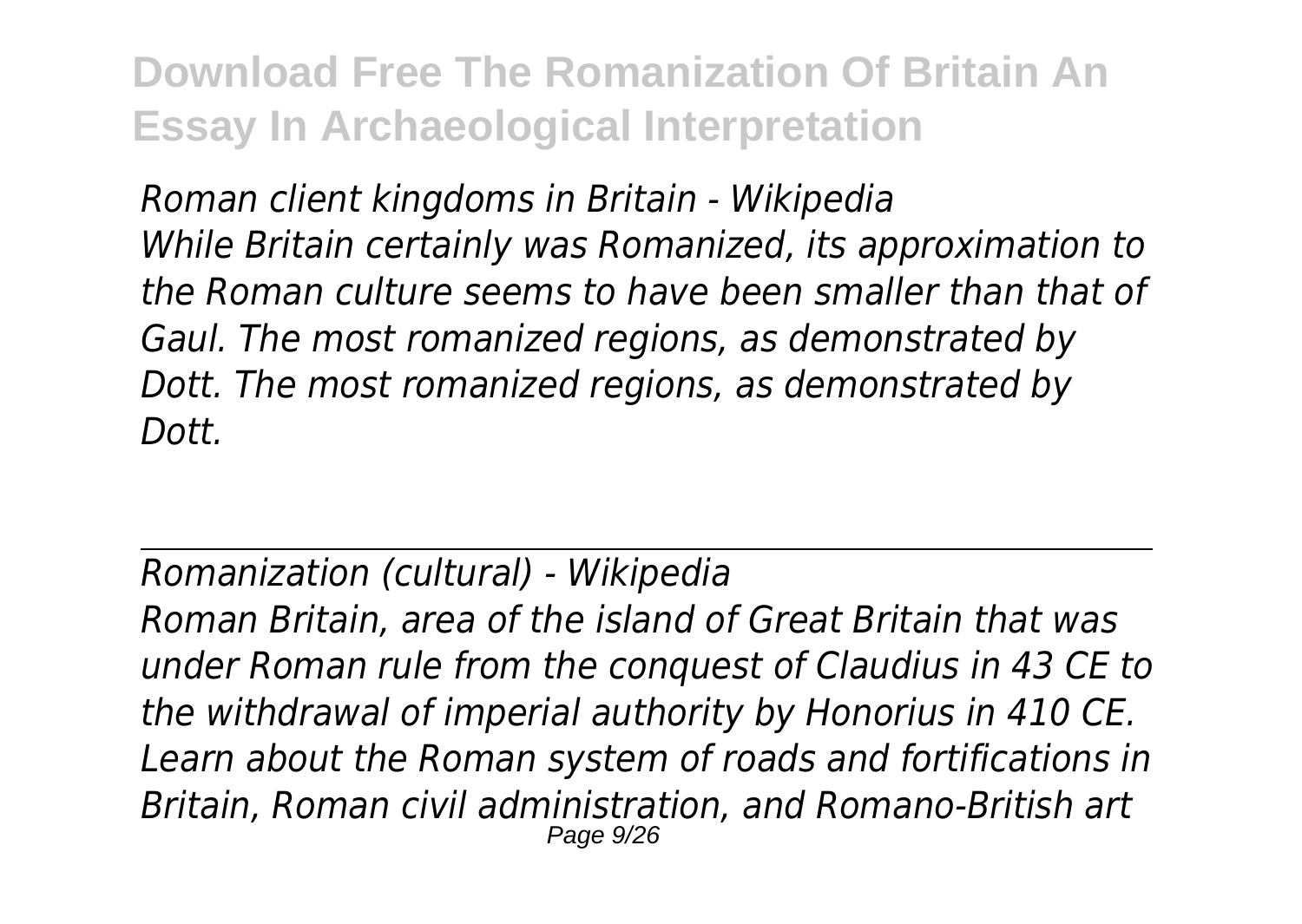*in this article.*

*Roman Britain | History, Facts, & Map | Britannica The romanization of Britain is examined as a social process as well as from a local perspective, through a detailed analysis of the complex patterns of interaction between Roman imperialism and the native Roman population.*

*The Romanization of Britain: An Essay in Archaeological ... At the time of the Roman arrival, Britain (originally known as Albion) was mostly comprised of small Iron Age communities, primarily agrarian, tribal, with enclosed* Page 10/26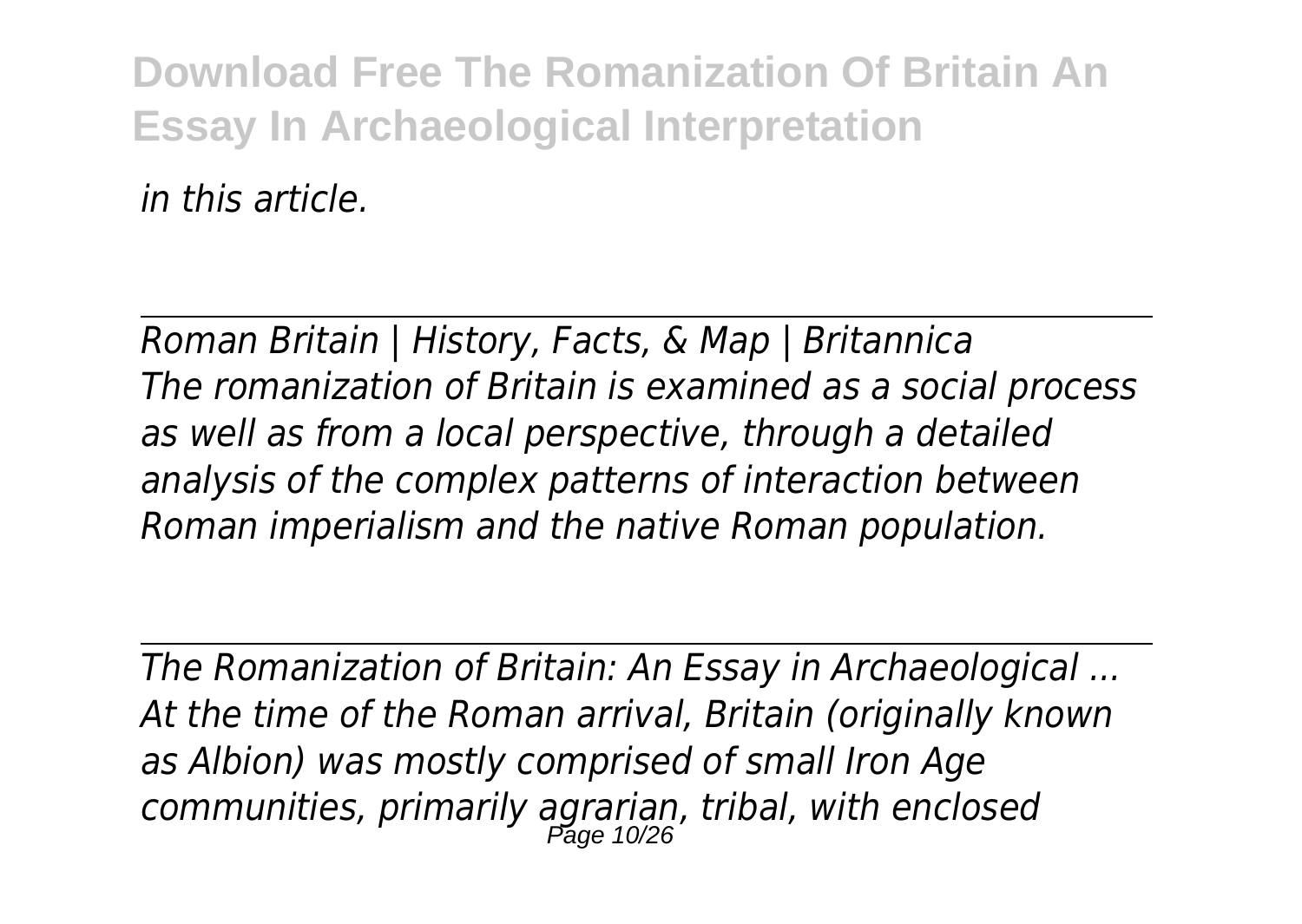*settlements. Southern Britain shared their culture with northern Gaul (modern day France and Belgium); many southern Britons were Belgae in origin and shared a common language with them.*

*Roman Britain - Ancient History Encyclopedia It is likely that the Romanisation of Britain principally affected only the rich. This aristocracy may have increased status by adopting Roman ways and practices such as regular bathing. The vast majority of the populace would remain relatively untouched by Roman civilisation, living off the land and eking out a living.*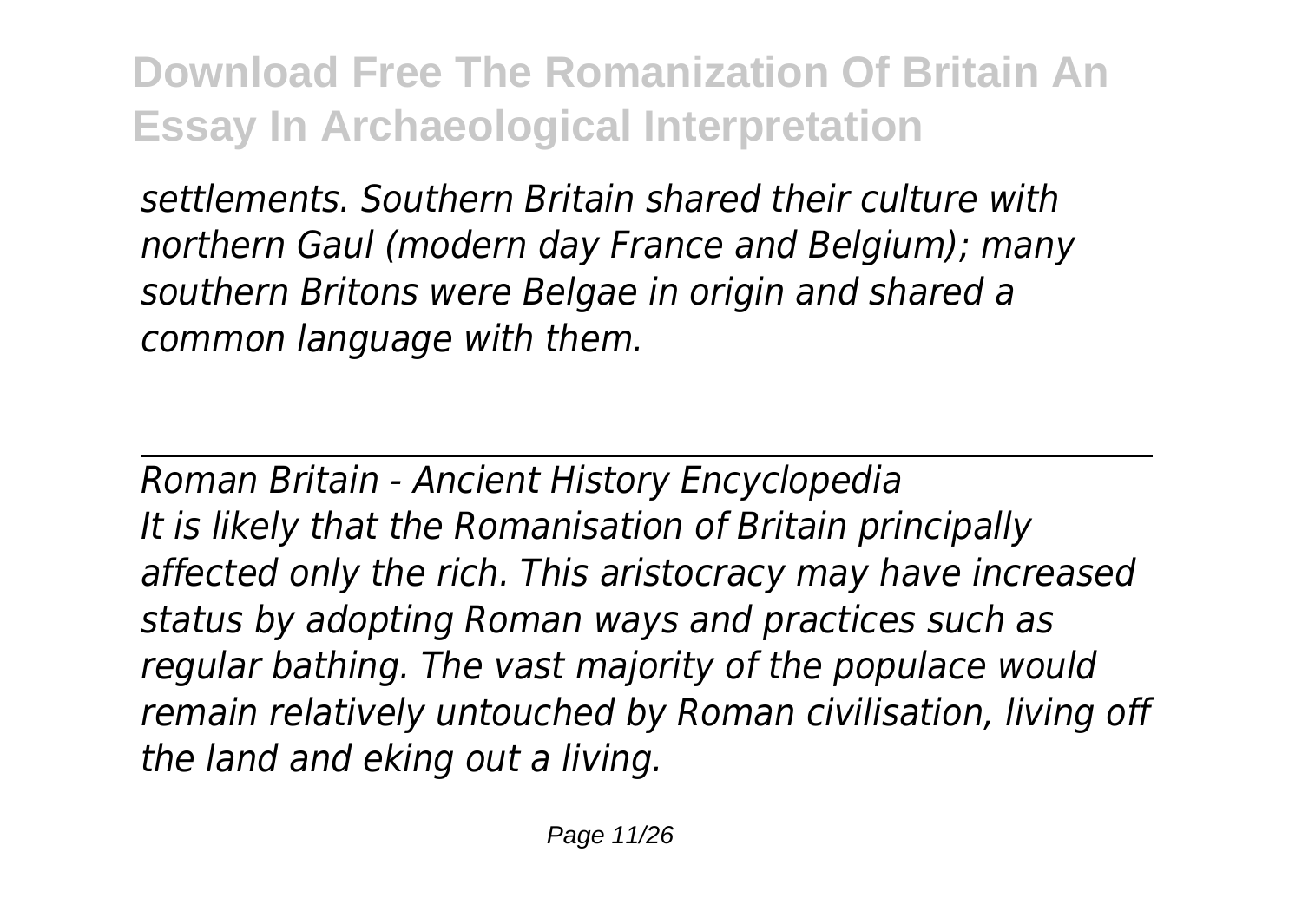*Roman England, the Roman in Britain 43 - 410 AD Roman Britain (Britannia) was the part of Great Britain in the Roman Empire from AD 43 to 409 or 410.*

*Roman Britain - Simple English Wikipedia, the free ... Archaeologists have unearthed a 5th-century Roman mosaic in Britain, marking what experts called a "tremendously exciting" discovery that may upend long-held assumptions about the timeline of ...*

*Archaeologists Unearth 5th-Century Roman Mosaic in Britain* Page 12/26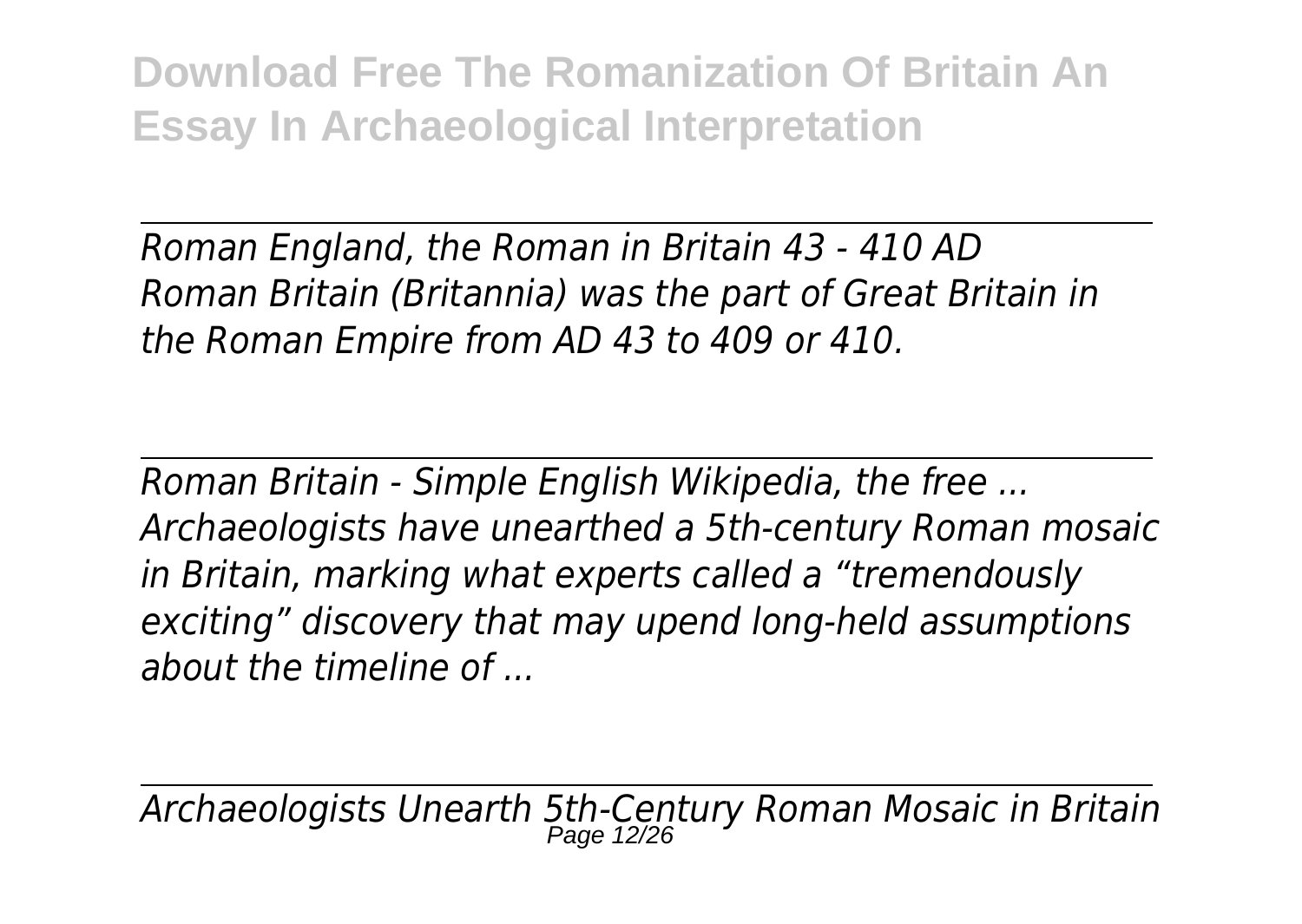*...*

*Conquered for vanity, half-heartedly Romanised and eventually abandoned to its fate, Roman Britain represents a fascinating microcosm of the rise and fall of an empire.*

*BBC - History - Overview: Roman Britain, 43 - 410 AD The next era in Britain's history is the Roman conquest. In the first century B.C.E., the Romans invaded and spread their territory to the Anglo-Scottish border. There, Hadrian's Wall marks the edge of the empire. Consider the Roman impact on Great Britain, from the city of Bath to the island's long, straight roads.*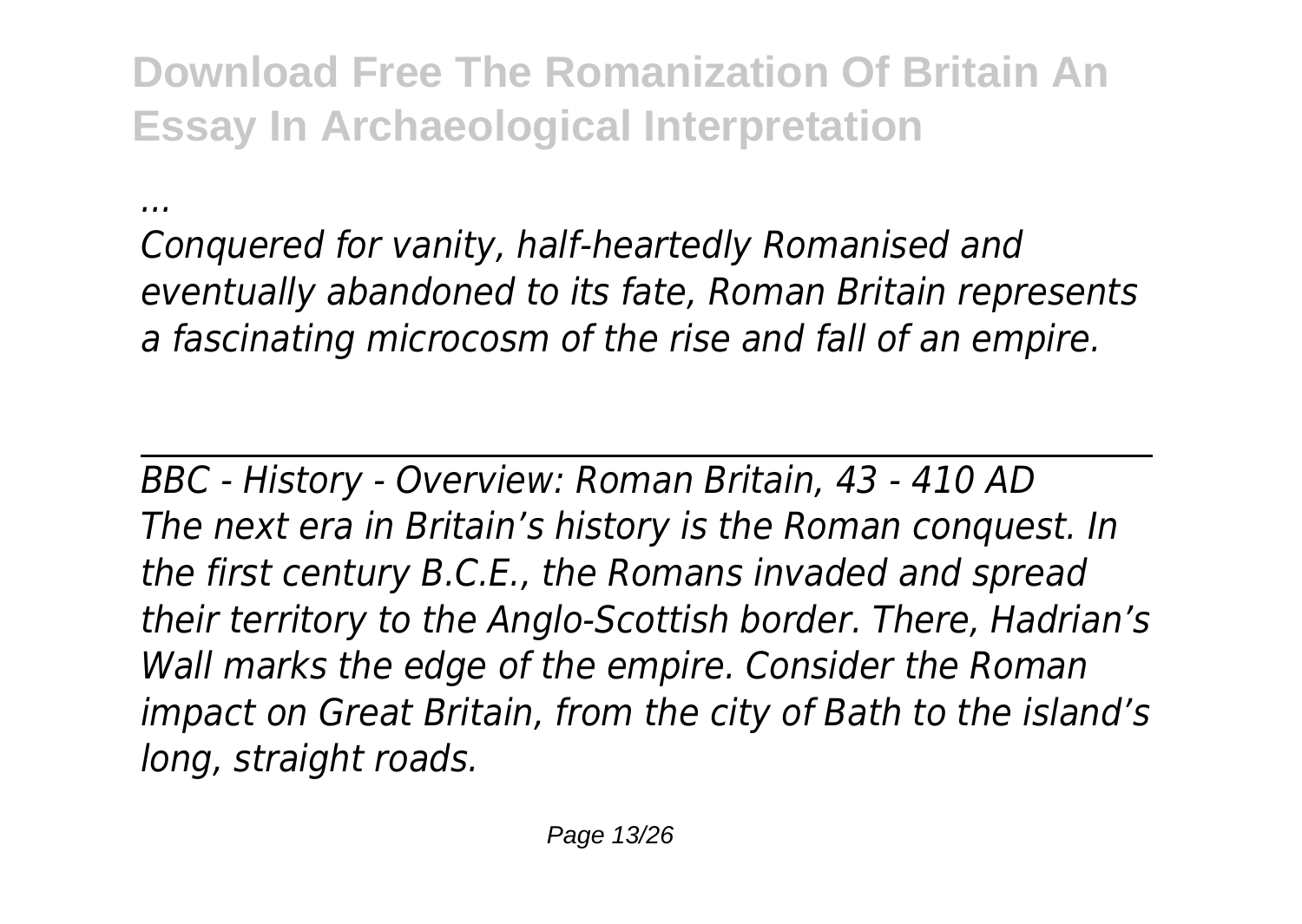*Romanization Roman Britain: An Introduction Is Rome a Civilizing force? Romanization of Rome \u0026 the Provinces | Historiography Roman Britain (2/11)*

*The Entire History of Roman Britain (55 BC - 410 AD) // Ancient Rome DocumentaryA History of Britain - Celts and Romans (800 BC - 1 AD)*

*ASMR | Whispered Reading - All About Roman Britain! Lovely Library Book*

*Ten Minute English and British History #01 - Early Roman Britain and Boudicca's RebellionLife in Roman Britain History The Story of Britain How Did The Romans Change Britain? | History in a Nutshell | Animated History Tao Te* Page 14/26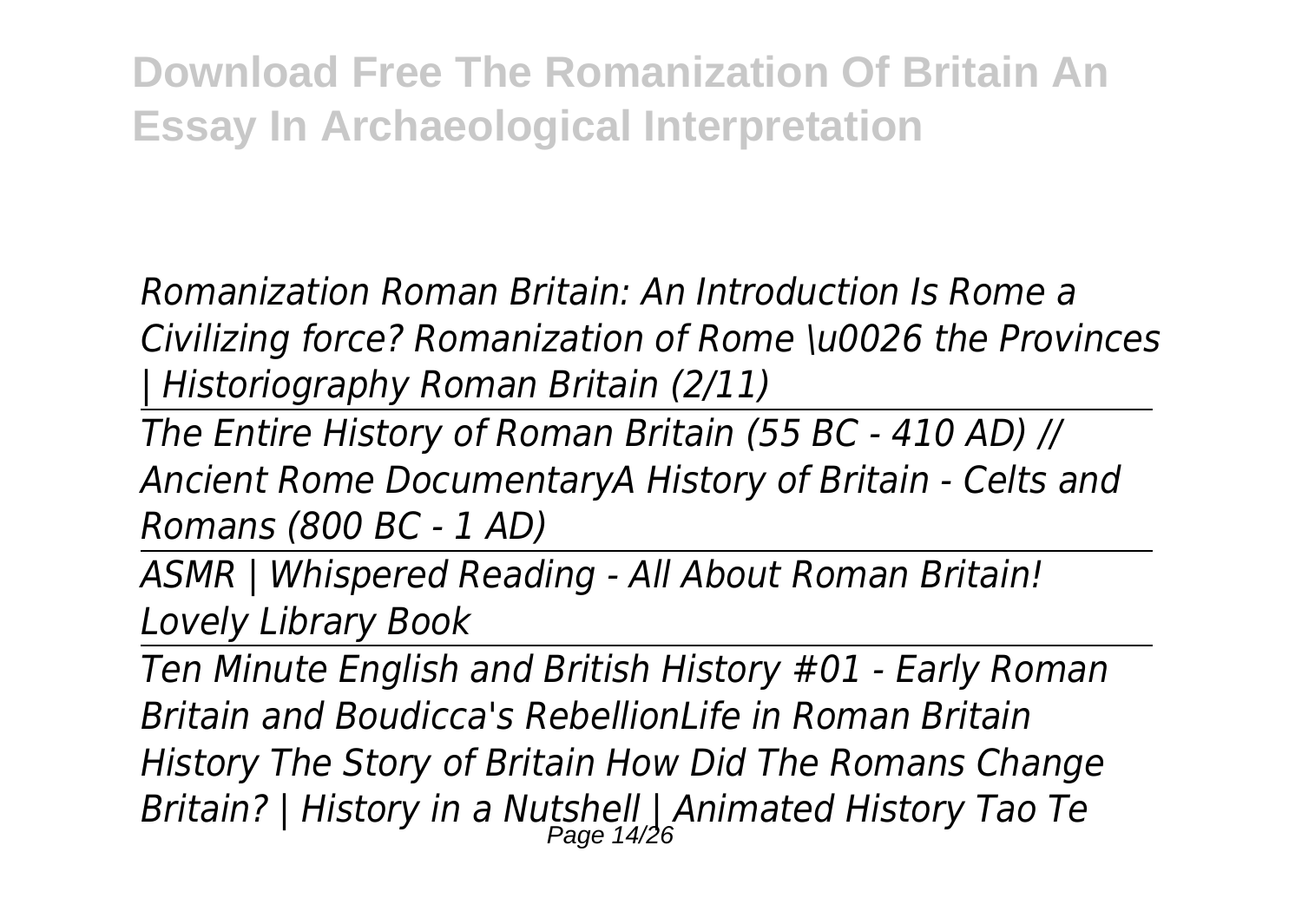*Ching (The Book Of The Way) #Lao Tzu [audiobook] [FREE, FULL] Roman Britain Roman expansion using Total War: Rome 2 campaign map Alan Watts | The Taoist way of Karma*

*10 Life Lessons From The Taoist Master Lao Tzu (Taoism) Roman London: 55BC to 5th Century AD What was life like in Post-Roman Britain? Pt. 1 A History of Britain - The Humans Arrive (1 Million BC - 8000 BC) The Dark Rivalry Between Elizabeth I and Bloody Mary | Tale Of Two Sisters ASMR | Whispered Reading MORE Ghostly Locations \u0026 Tea Drinking! ☕Ireland's Treasures Uncovered Britain's Most Historic Towns Episode 1 Roman Chester Armour influnece*

*History of Britain in 20 MinutesThe Taoist Way | Alan Watts* Page 15/26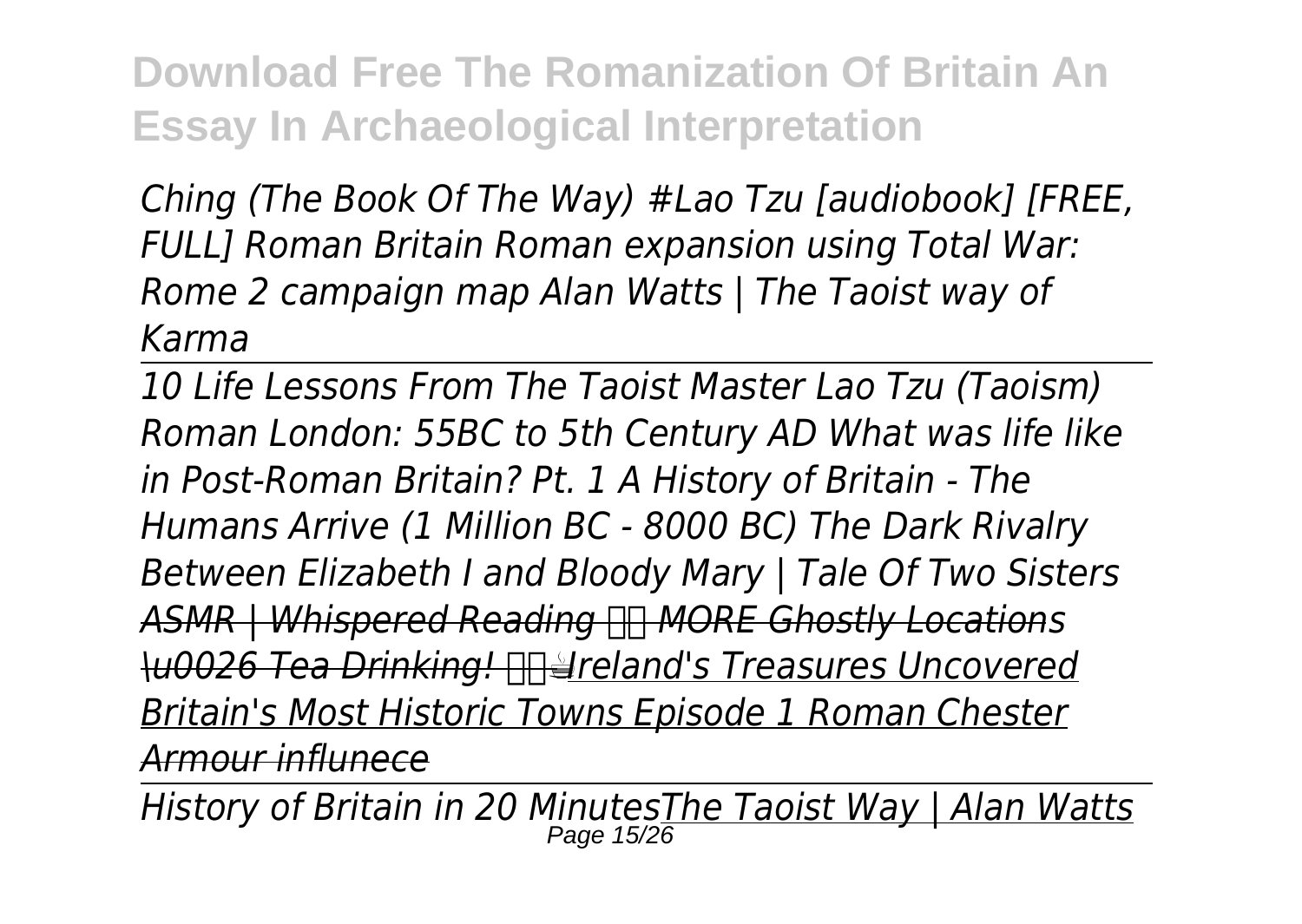*1. Roman Britain - The Work of Giants Crumbled The Legend Of Arthur | King Arthur's Britain (Part 1 of 3) | Real Royalty Romanization Of Japanese The Big Picture: From the Big Bang to the Meaning of Life - with Sean Carroll*

*The Romanization Of Britain An*

*Another aspect of Roman policy was explained - rather cynically - by the historian Tacitus in a biography of his father-in-law, Gnaeus Julius Agricola, the governor of Britain from 78 - 84 AD:*

*Romanisation: The Process of Becoming Roman - BBC The Province of Britain was the area of the island of Great Britain that was governed by the Roman Empire, from 43 to* Page 16/26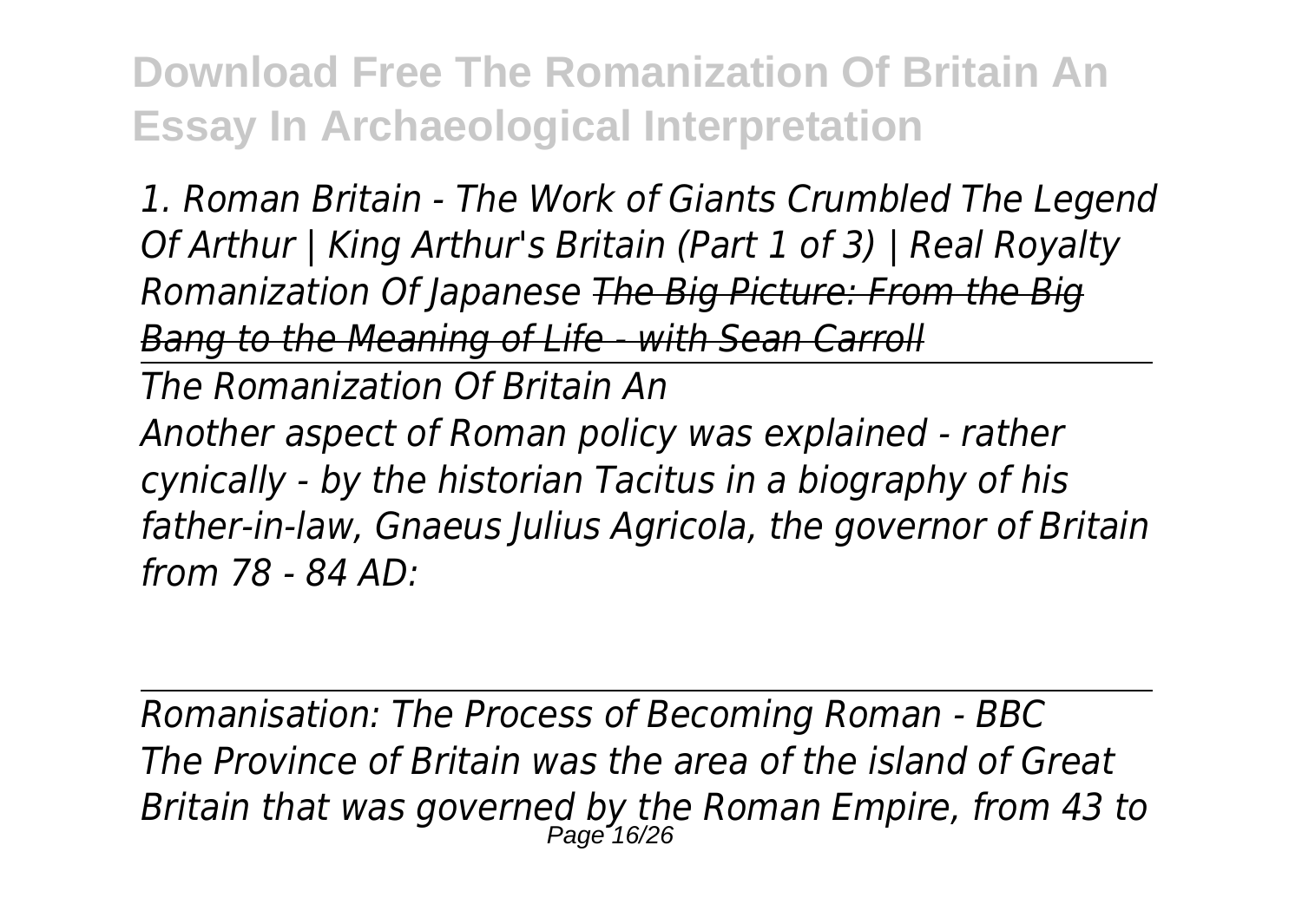*410 AD. It comprised almost the whole of England and Wales and, for a short period, southern Scotland. Julius Caesar invaded Britain in 55 and 54 BC as part of his Gallic Wars.*

*Roman Britain - Wikipedia*

*The romanization of Britain is examined as a social process as well as from a local perspective, through a detailed examination of the complex patterns of interaction between Roman imperialism and the native Roman population.*

*The Romanization of Britain: An Essay in Archaeological ...* Page 17/26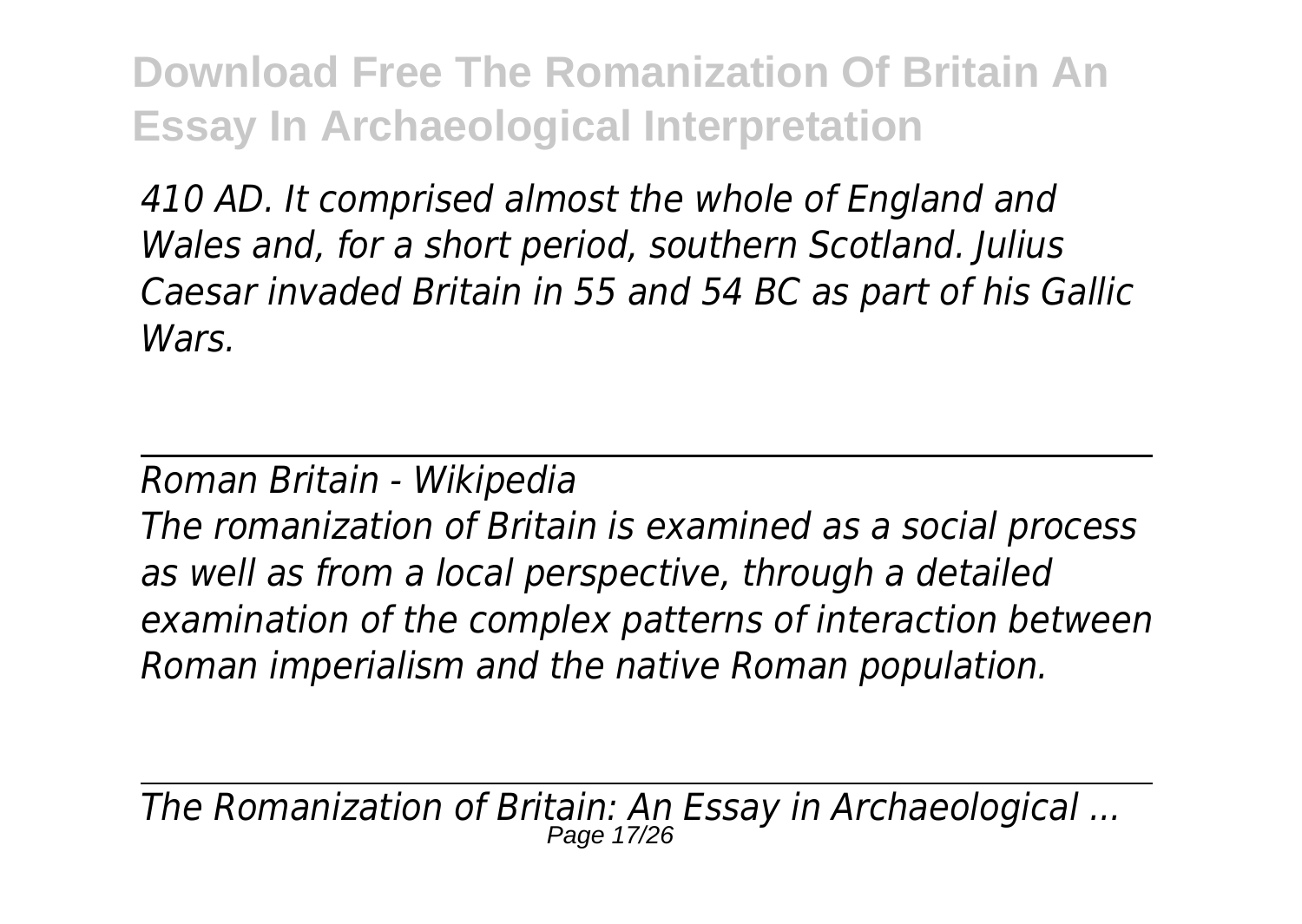*The Romanization of Britain is a study of cultural change and interaction.*

*The Romanization of Britain: An Essay in Archaeological ... This probably was the age when the prosperity and romanization of the province reached its height. The town populations and the educated landowning class spoke Latin, and the people of Britain regarded it as a Roman land, inhabited by Romans.*

*Roman Britain - Life in Roman Britain | Britannica After the close of the 5th century, the Romano-Britons were* Page 18/26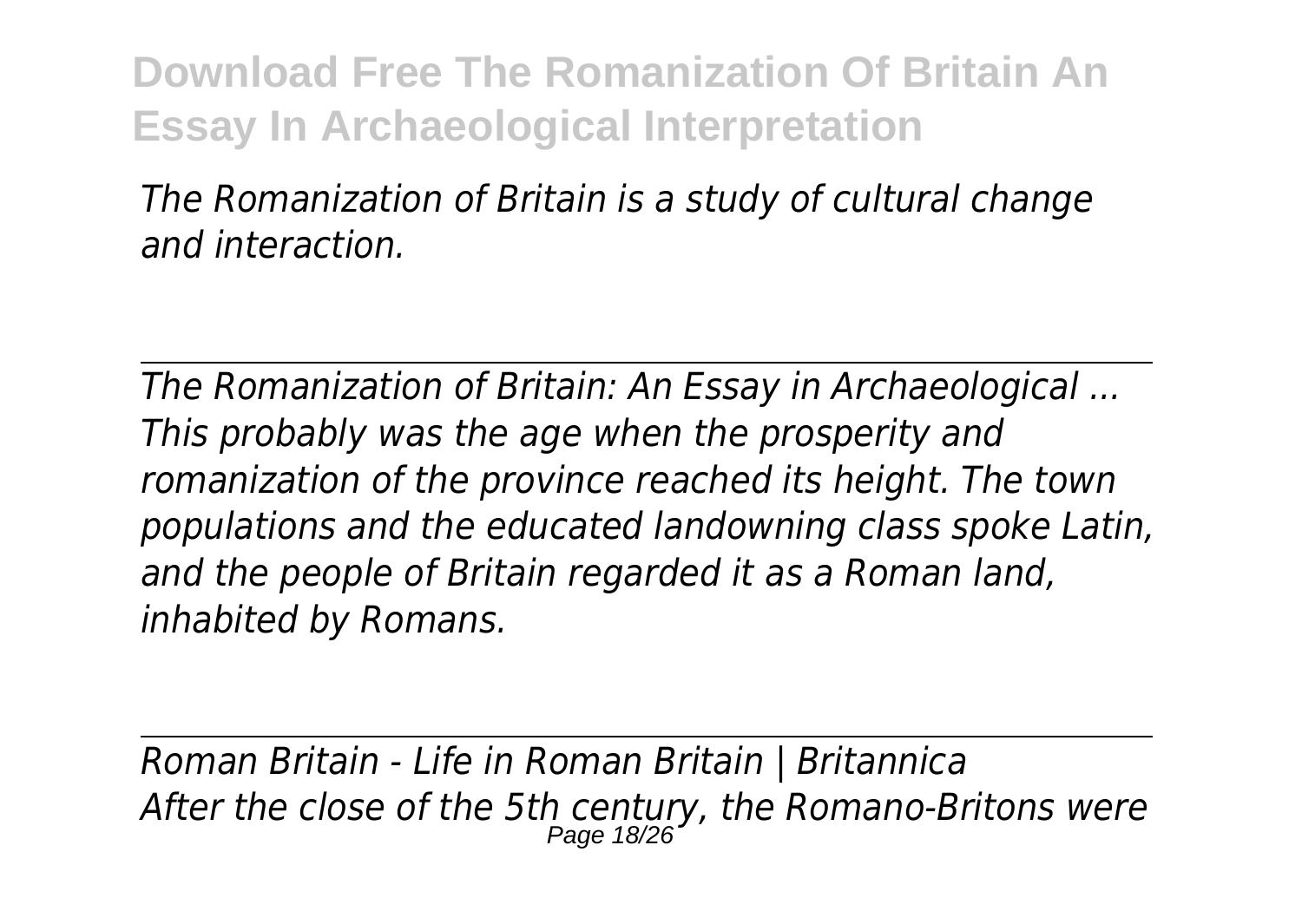*driven from the east of the island, and the Saxons, though as yet unable to gain a hold on the western uplands, were able to prevent the natives from recovering the lowlands. Half a century later the position was worse.*

*Roman Britain - The end of Roman Britain | Britannica The Roman conquest of Britain was a gradual process, beginning in AD 43 under Emperor Claudius and being largely completed by 87 when the Stanegate was established as the northern frontier. The Roman army was generally recruited in Italia, Hispania, and Gaul. To cross the English Channel they used the newly formed Classis Britannica fleet equipped with Mediterranean war galleys,* Page 19/26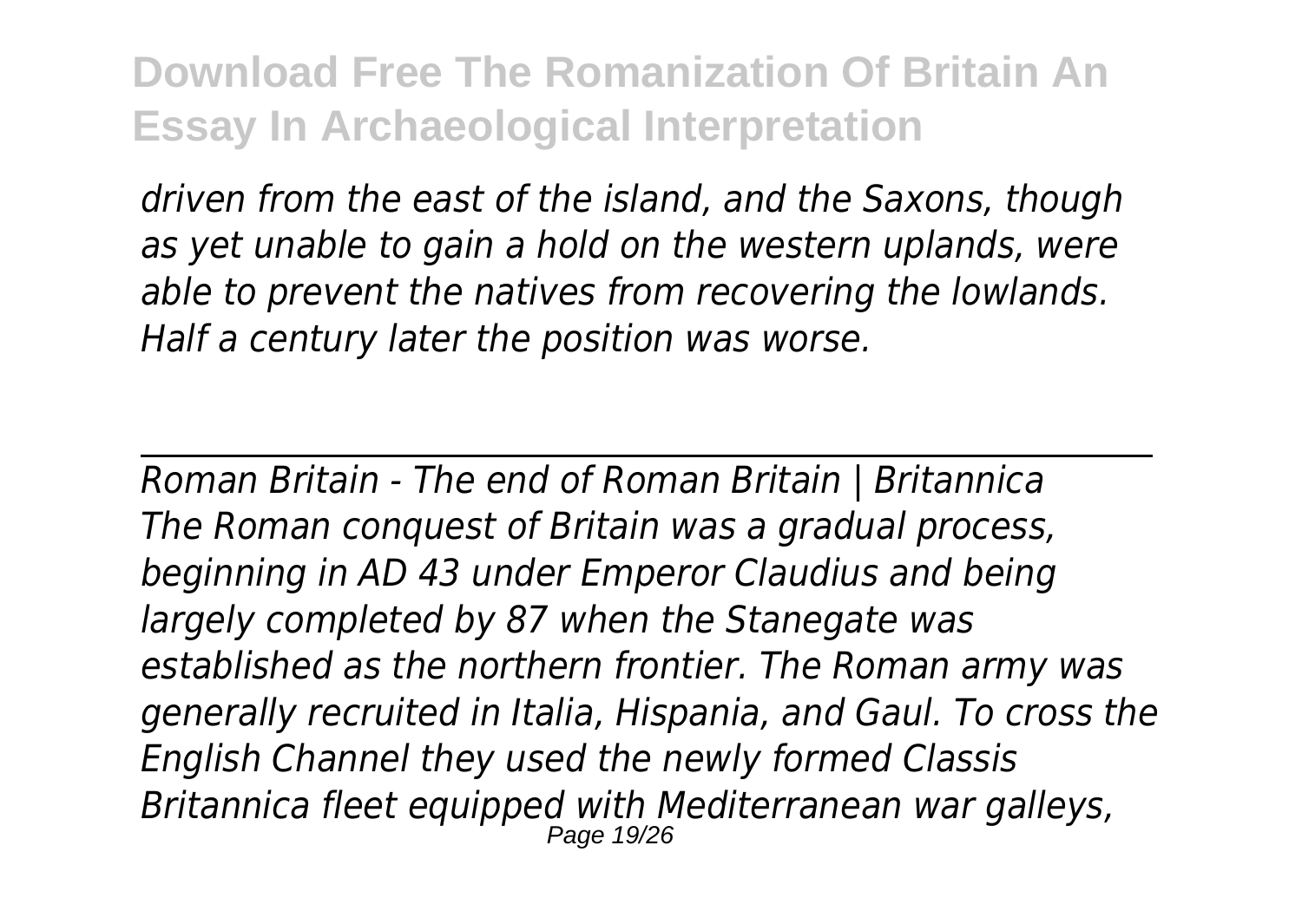*which were much thicker in wood and more stable on rough waters. The Romans under their general Aulus Plautius first f*

*Roman conquest of Britain - Wikipedia Millet's main works involving Romanisation are The Romanisation of Britain: an essay in archaeological interpretation (1990), Roman Britain (1995), Integration in the Early Roman West: the role of culture and ideology (1995), and Britons and Romans: advancing an archaeological agenda (2001). Greg Woolf*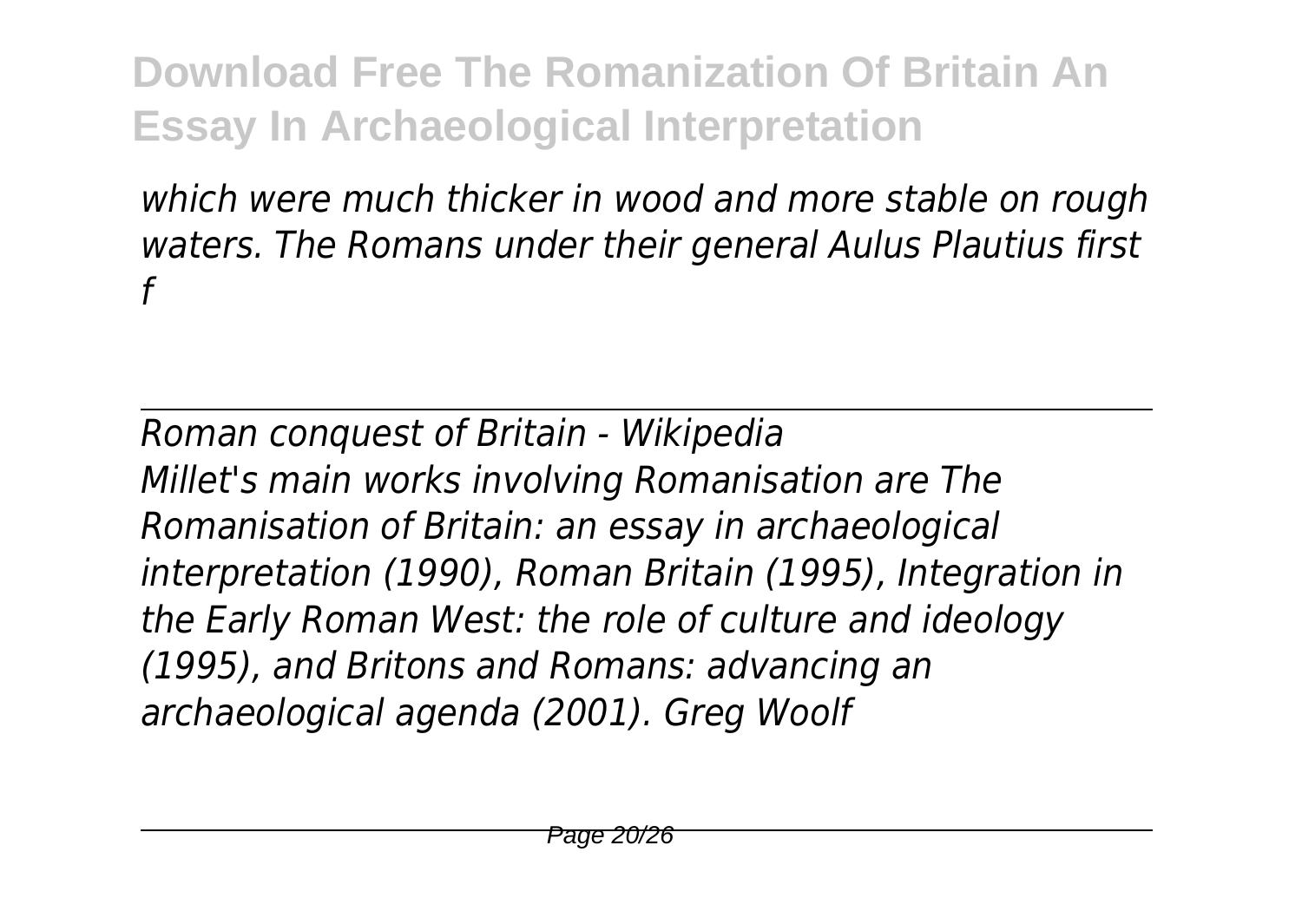*Historiography of Romanisation - Wikipedia The Roman client kingdoms in Britain were native tribes which chose to align themselves with the Roman Empire because they saw it as the best option for self-preservation or for protection from other hostile tribes. Alternatively, the Romans created (or enlisted) some client kingdoms when they felt influence without direct rule was desirable.. The beginnings of the system are to be found in ...*

*Roman client kingdoms in Britain - Wikipedia While Britain certainly was Romanized, its approximation to the Roman culture seems to have been smaller than that of Gaul. The most romanized regions, as demonstrated by* Page 21/26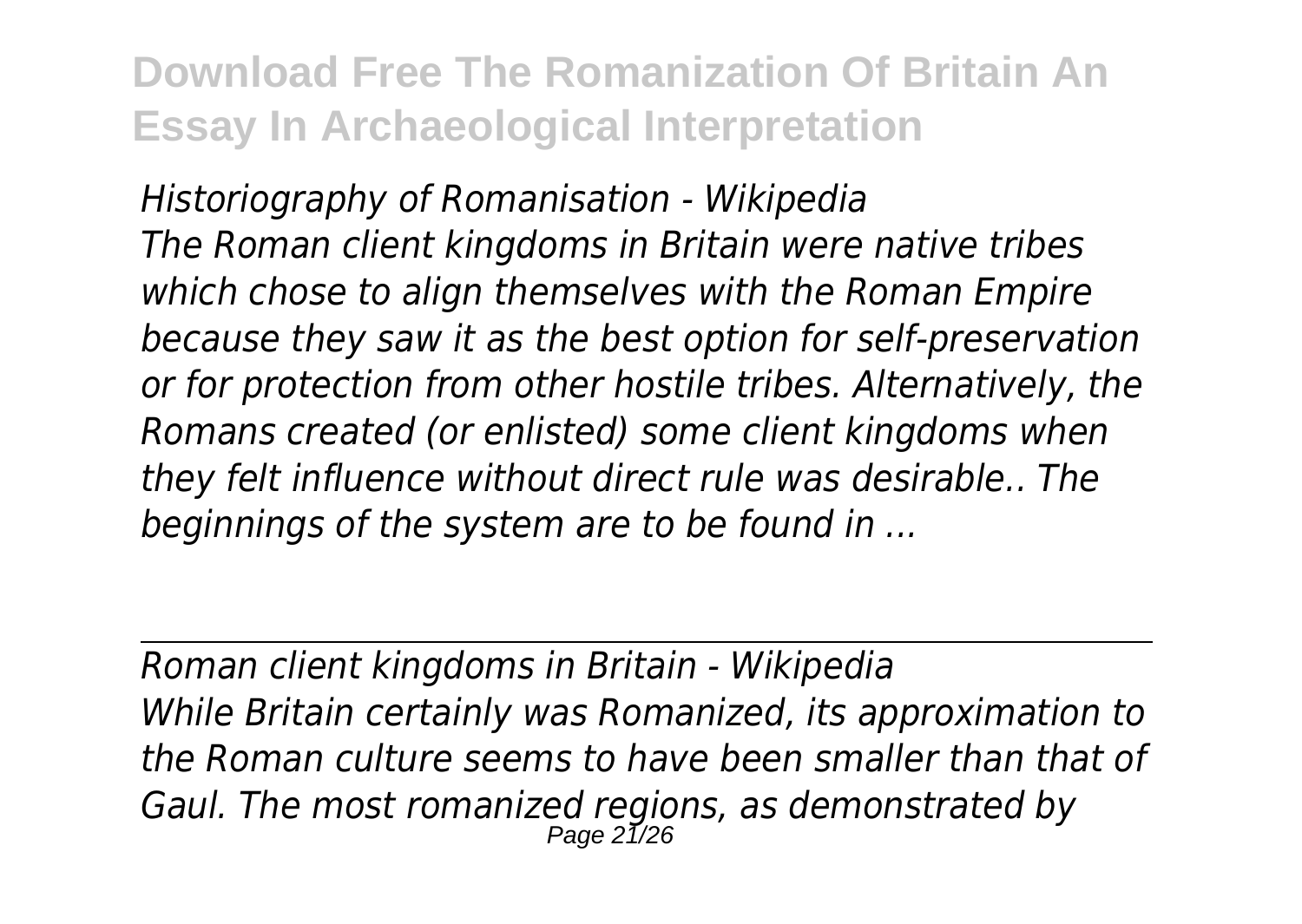*Dott. The most romanized regions, as demonstrated by Dott.*

*Romanization (cultural) - Wikipedia Roman Britain, area of the island of Great Britain that was under Roman rule from the conquest of Claudius in 43 CE to the withdrawal of imperial authority by Honorius in 410 CE. Learn about the Roman system of roads and fortifications in Britain, Roman civil administration, and Romano-British art in this article.*

*Roman Britain | History, Facts, & Map | Britannica* Page 22/26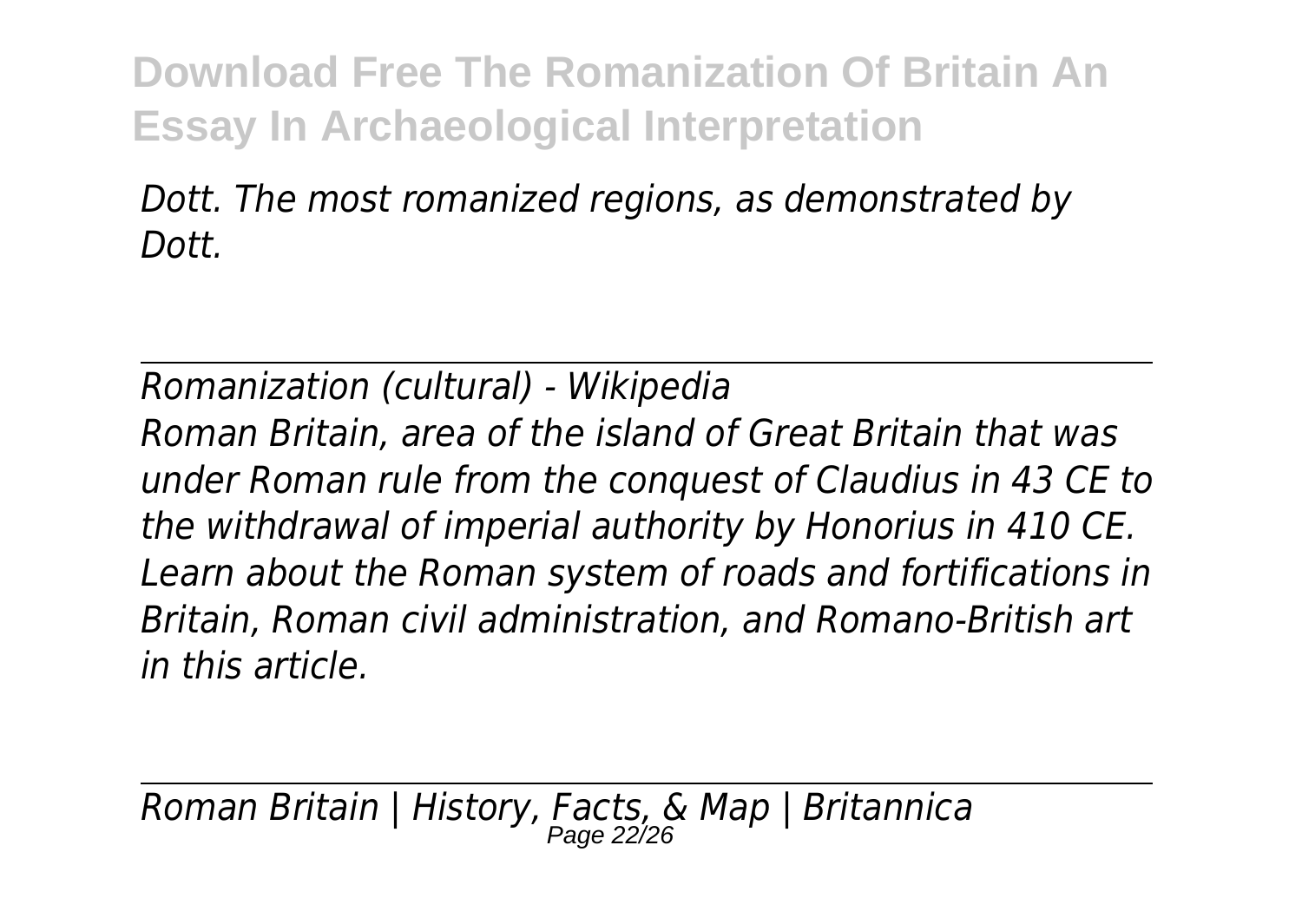*The romanization of Britain is examined as a social process as well as from a local perspective, through a detailed analysis of the complex patterns of interaction between Roman imperialism and the native Roman population.*

*The Romanization of Britain: An Essay in Archaeological ... At the time of the Roman arrival, Britain (originally known as Albion) was mostly comprised of small Iron Age communities, primarily agrarian, tribal, with enclosed settlements. Southern Britain shared their culture with northern Gaul (modern day France and Belgium); many southern Britons were Belgae in origin and shared a common language with them.* Page 23/26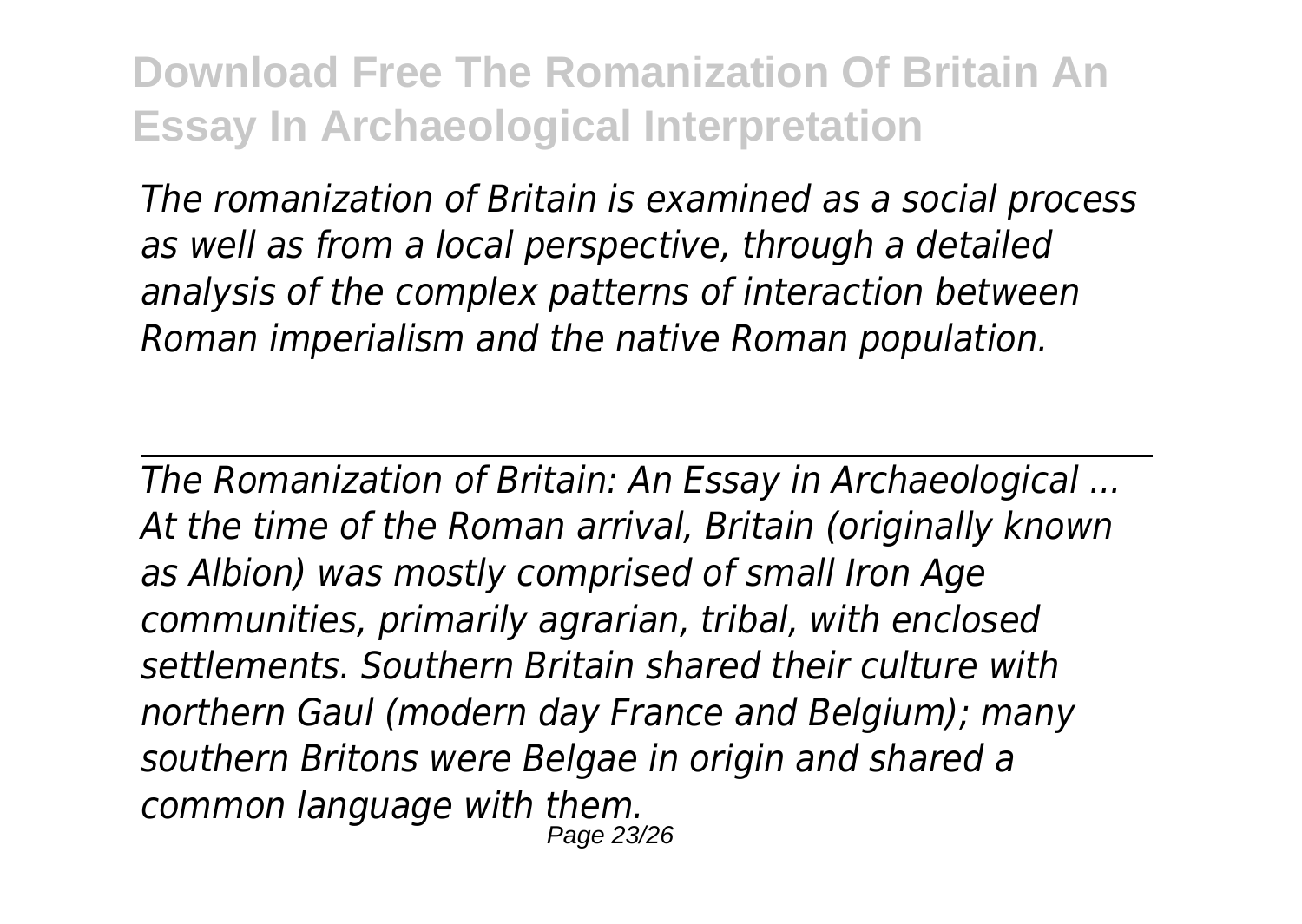*Roman Britain - Ancient History Encyclopedia It is likely that the Romanisation of Britain principally affected only the rich. This aristocracy may have increased status by adopting Roman ways and practices such as regular bathing. The vast majority of the populace would remain relatively untouched by Roman civilisation, living off the land and eking out a living.*

*Roman England, the Roman in Britain 43 - 410 AD Roman Britain (Britannia) was the part of Great Britain in the Roman Empire from AD 43 to 409 or 410.* Page 24/26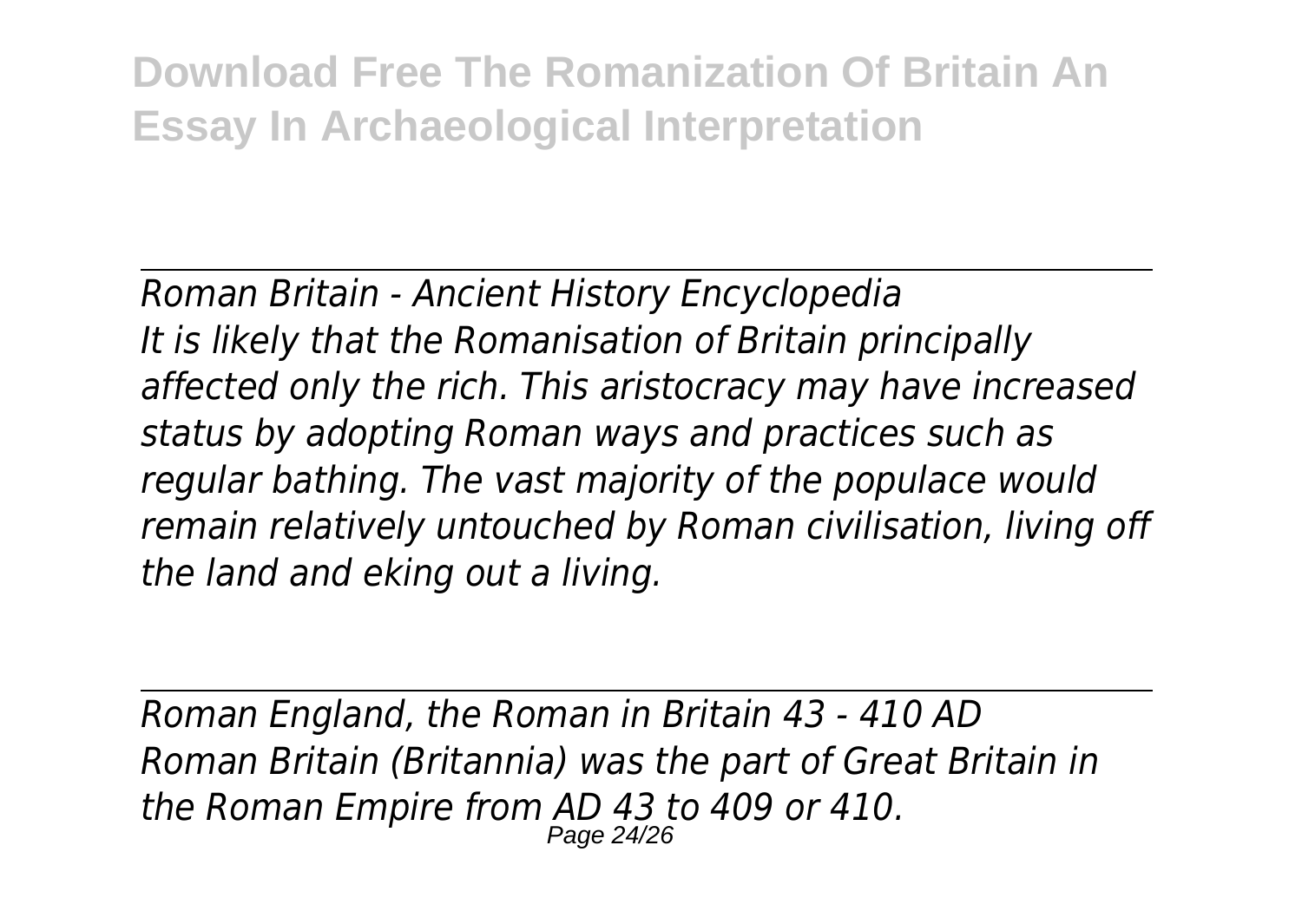*Roman Britain - Simple English Wikipedia, the free ... Archaeologists have unearthed a 5th-century Roman mosaic in Britain, marking what experts called a "tremendously exciting" discovery that may upend long-held assumptions about the timeline of ...*

*Archaeologists Unearth 5th-Century Roman Mosaic in Britain ...*

*Conquered for vanity, half-heartedly Romanised and eventually abandoned to its fate, Roman Britain represents a fascinating microcosm of the rise and fall of an empire.* Page 25/26